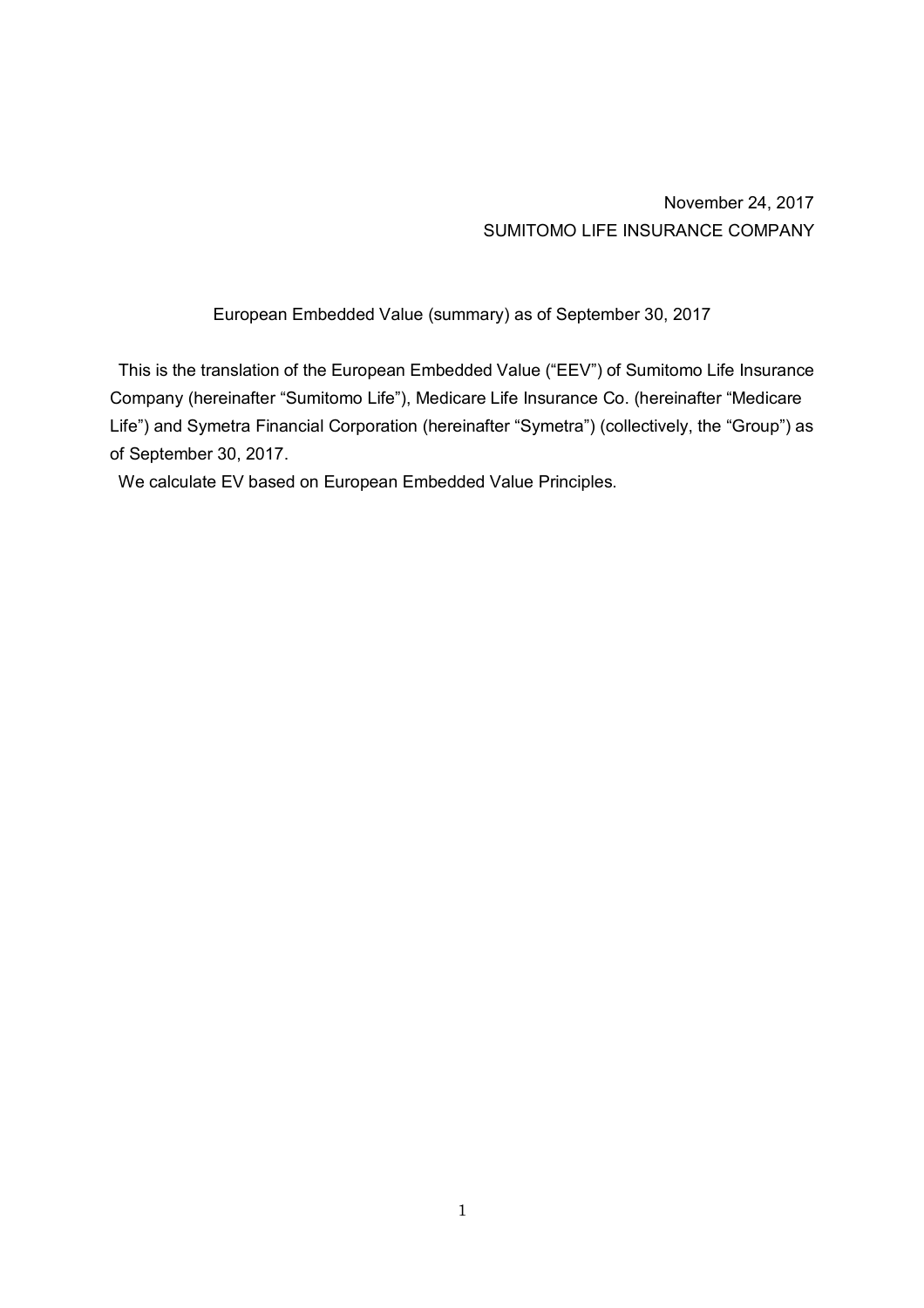### 1. EEV Results of the Group

|                            |                   |                       | (Billions of yen)      |
|----------------------------|-------------------|-----------------------|------------------------|
|                            | March 31,<br>2017 | September 30,<br>2017 | Increase<br>(Decrease) |
| EEV                        | 3,523.8           | 3,822.4               | 298.6                  |
| Adjusted net worth         | 3,558.5           | 3,757.3               | 198.7                  |
| Value of in-force business | (34.7             | 65.1                  | 99.8                   |

|                       | September 30.<br>2016 | I Six months ended I Six months ended I<br>September 30.<br>2017 | <b>Increase</b><br>(Decrease) | Year ended<br>March 31, 2017 |
|-----------------------|-----------------------|------------------------------------------------------------------|-------------------------------|------------------------------|
| Value of new business | (8.0)                 | 73.9                                                             | 82.0                          | 8.8 l                        |

- (Note1) The Group EEV is calculated as follows: Sumitomo Life's EEV plus Medicare Life's EEV and Symetra's EEV less Sumitomo Life's carrying amount of equity of Medicare Life and Symetra. In addition, The Group EEV as of March 31, 2017 includes an adjustment for shareholder dividends Symetra paid to Sumitomo Life in February 2017.
- (Note2) Sumitomo Life's carrying amount of Medicare Life's equity was ¥80.0 billion as of March 31, 2017 and as of September 30, 2017. Sumitomo Life's carrying amount of Symetra's equity was ¥466.5 billion as of March 31, 2017 and as of September 30, 2017.
- (Note3) Symetra became a wholly owned subsidiary of Sumitomo Life on February 1, 2016. The Group EEV as of March 31, 2017 and as of September 30, 2017 includes Symetra's EEV as of December 31, 2016 and as of June 30, 2017, respectively, in accordance with Symetra's closing date for the Group's consolidated financial statements.
- (Note4) The Group's value of new business for the six months ended September 30, 2016 includes Symetra's value of new business for the five months ended June 30, 2016. The Group's value of new business for the year ended March 31, 2017 includes Symetra's value of new business for the eleven months ended December 31, 2016. The Group's value of new business for the six months ended September 30, 2017 includes Symetra's value of new business for the six months ended June 30, 2017.

### (Reference 1)

As life insurance products are long term liabilities, Sumitomo Life is investing primarily in yen-denominated interest-bearing assets such as long-term bonds and loans in our ALM strategy.

When interest rates reduce, value of in-force business is decreased reflecting lower expected future prospects of investment return. On the other hand, adjusted net worth is increased by unrealized gains on assets.

The sum of unrealized gains and value of in-force business represents expected future profits from in-force business.

Breakdown of Group EEV based on this idea is as follows.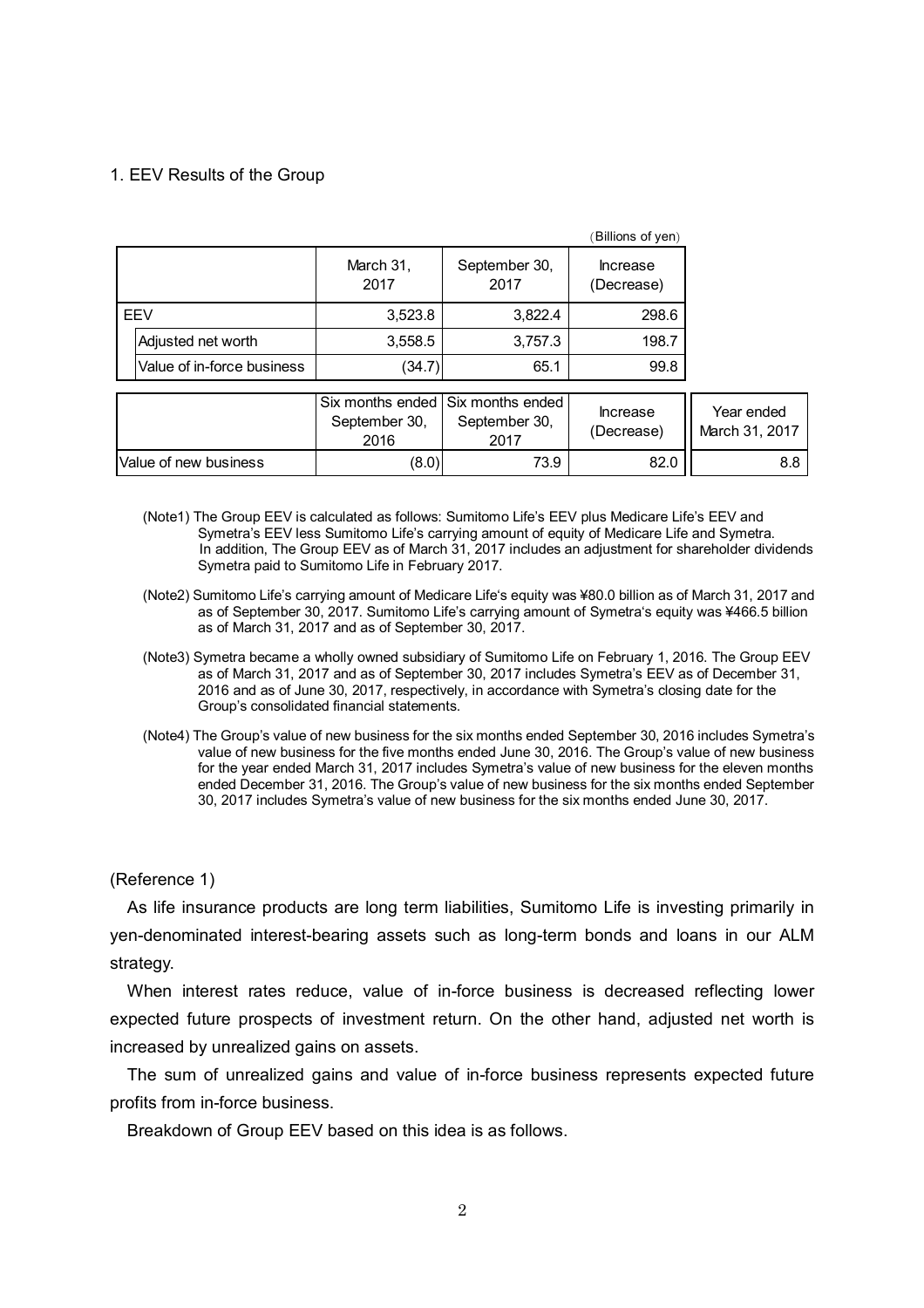|            |                                                                                                                           |                   |                       | Billions of yen)              |
|------------|---------------------------------------------------------------------------------------------------------------------------|-------------------|-----------------------|-------------------------------|
|            |                                                                                                                           | March 31.<br>2017 | September 30,<br>2017 | <b>Increase</b><br>(Decrease) |
| <b>FFV</b> |                                                                                                                           | 3,523.8           | 3.822.4               | 298.6                         |
|            | Total net asset on the balance sheet<br>+Retained earnings in liabilities (Note1)                                         | 1.061.1           | 1.100.5               | 39.4                          |
|            | Value of in-force business<br>+Unrealized gains (losses) on Yen-denominated<br>interest-bearing assets and others (Note2) | 1,747.4           | 1,846.3               | 98.8                          |
|            | Unrealized gains (losses) of assets other than<br>Yen-denominated interest-bearing assets and others (Note3)              | 715.3             | 875.6                 | 160.3                         |

- (Note1) The sum of the total net assets on balance sheet, the retained earnings in liabilities (after tax) of Group, consolidation adjustment regarding Medicare Life and Symetra and deferred tax assets of Symetra is reported.
- (Note2) The sum of value of in-force business of Group and unrealized gains (losses) on yen-denominated interest-bearing assets and others (after tax) of Sumitomo Life and Medicare Life is reported. Yen-denominated interest-bearing assets and others (after tax) include yen-denominated bonds, loans and hedged foreign bonds corresponding to yen-denominated insurance, and foreign currency-denominated bonds corresponding to foreign currency-denominated insurance.
- (Note3) The sum of unrealized gains (losses) on securities and loans (after tax) (excluding yen-denominated interest-bearing assets and others), unrealized gains (losses) on estate and liabilities (after tax), unfunded retirement benefit obligations (after tax) is reported.

#### (Reference 2)

The value of new business (VNB) is calculated based on a market consistent method using risk neutral valuation techniques, where the expected excess return of investments over risk free rates is offset by allowing for the price that market participants require for taking on the investment risks. This is achieved by assuming the investment return for all assets will be equal to the risk free rates.

However, Sumitomo Life actually invests in corporate bonds, foreign bonds, and equities, in addition to Japanese government bonds, and expects to achieve investment returns in excess of risk-free returns. If Sumitomo Life achieves investment returns in excess of risk-free returns, its embedded value will increase over the term of the policy.

When Sumitomo Life assumes excess returns on investments over risk-free rates, Group's VNB, on the reference basis, will be as set out in the following table. In order to reflect some uncertainty of realizing the expected excess return, discount rates are assumed to be the same as the return on investments.

Please note that this reference basis differs from the risk neutral valuation which is used for Sumitomo Life's EEV and VNB. Further, the VNB in following table is not the VNB which forms part of Sumitomo Life's EEV.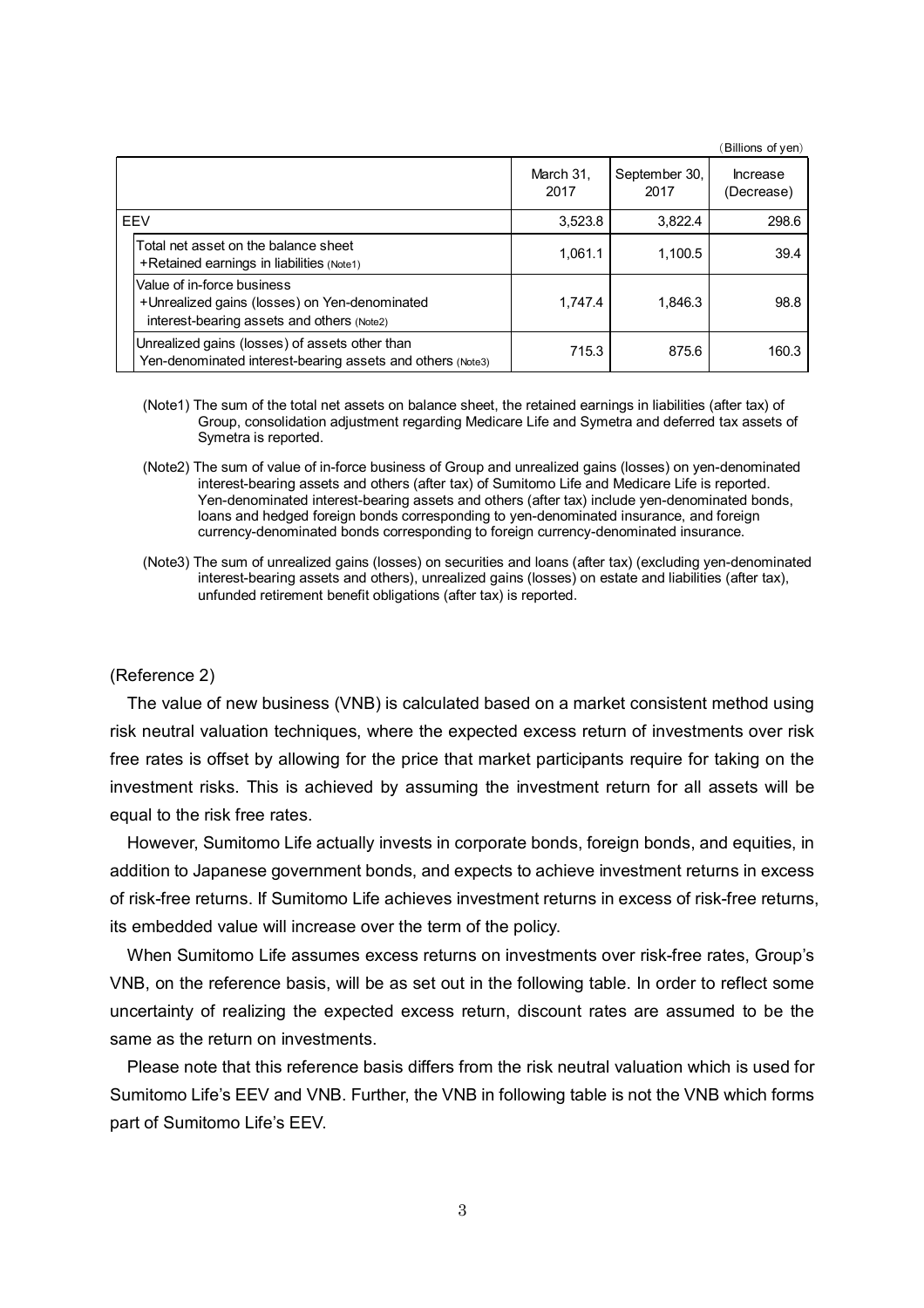|                                                                                | (Billions of yen) |
|--------------------------------------------------------------------------------|-------------------|
|                                                                                | Six months ended  |
|                                                                                | September 30,     |
|                                                                                | 2017              |
| Value of new business assuming excess return,<br>on the reference basis (Note) | 98.2              |

#### (Note) Sumitomo Life's expected investment return in FY2017 is 1.4%. Sumitomo Life assumes the excess return on investments over risk-free rates is 0.7%.

# 2. EEV Results by company

# a. Sumitomo Life

|            |                            |                   |                       | (Billions of yen)      |
|------------|----------------------------|-------------------|-----------------------|------------------------|
|            |                            | March 31,<br>2017 | September 30,<br>2017 | Increase<br>(Decrease) |
| <b>FFV</b> |                            | 3,720.3           | 4,022.5               | 302.2                  |
|            | Adjusted net worth         | 3,819.5           | 4,023.7               | 204.1                  |
|            | Value of in-force business | (99.2)            | (1.1)                 | 98.1                   |

|                        | September 30,<br>2016 | l Six months ended l Six months ended l<br>September 30,<br>2017 | <b>Increase</b><br>(Decrease) | Year ended<br>March 31, 2017 |
|------------------------|-----------------------|------------------------------------------------------------------|-------------------------------|------------------------------|
| lValue of new business | (6.4)                 | 75.0                                                             | 81.4                          | 14.3                         |

# b. Medicare Life

|     |                            |                   |                       | (Billions of yen)      |
|-----|----------------------------|-------------------|-----------------------|------------------------|
|     |                            | March 31,<br>2017 | September 30,<br>2017 | Increase<br>(Decrease) |
| EEV |                            | 125.6             | 129.2                 | 3.5                    |
|     | Adjusted net worth         | 58.2              | 53.2                  | (4.9)                  |
|     | Value of in-force business | 67.4              | 75.9                  | 8.5                    |

|                       | September 30,<br>2016 | l Six months ended I Six months ended I<br>September 30,<br>2017 | Increase<br>(Decrease) | Year ended<br>March 31, 2017 |
|-----------------------|-----------------------|------------------------------------------------------------------|------------------------|------------------------------|
| Value of new business | 7 ל                   | 4.5                                                              | 1.8                    | 5.9                          |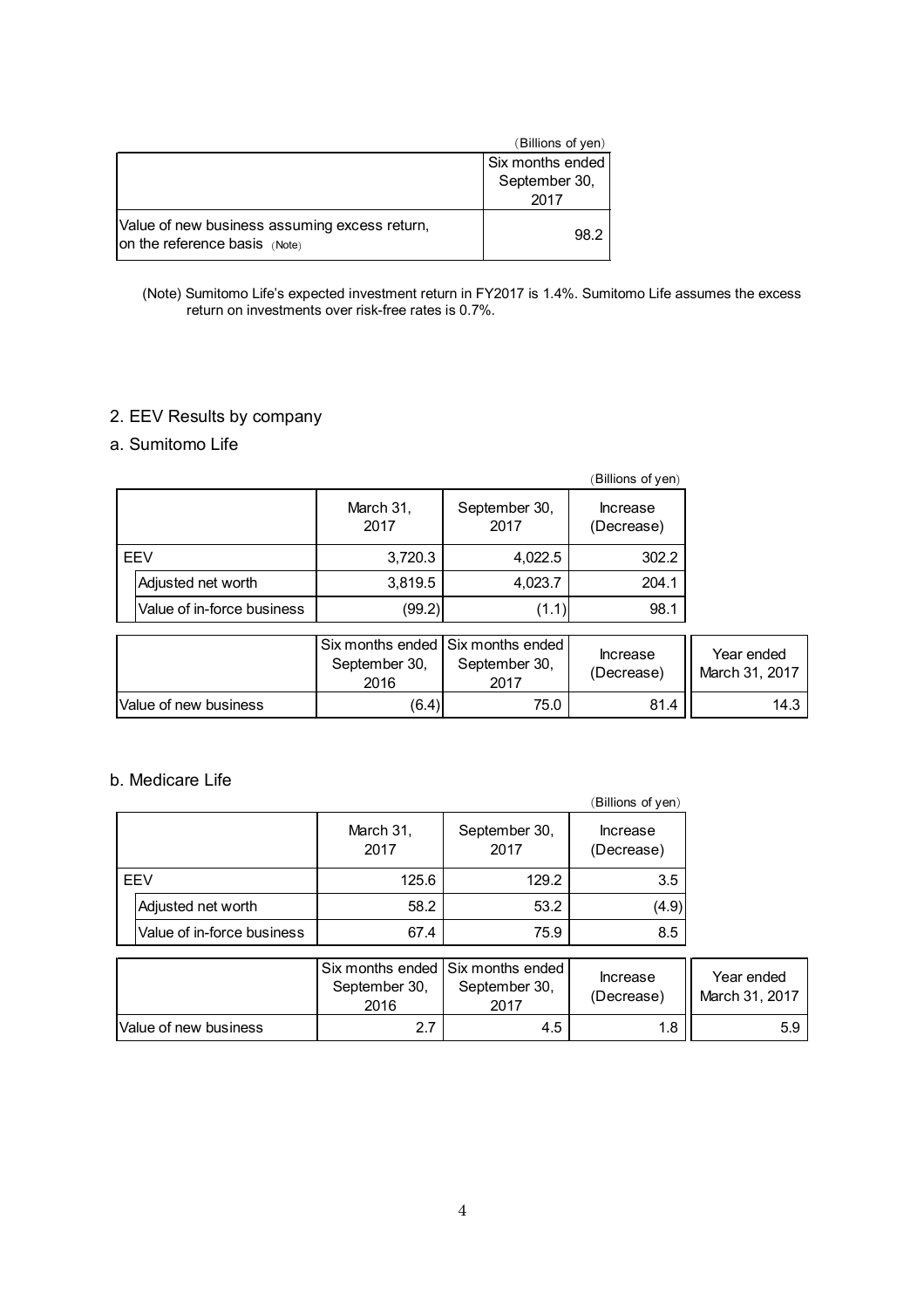### c. Symetra

|     |                            |                      |                  | (Billions of yen)      |
|-----|----------------------------|----------------------|------------------|------------------------|
|     |                            | December 31,<br>2016 | June 30,<br>2017 | Increase<br>(Decrease) |
| EEV |                            | 244.5                | 217.1            | (27.4)                 |
|     | Adjusted net worth         | 247.4                | 226.8            | (20.6)                 |
|     | Value of in-force business | (2.8)                | (9.6)            | (6.8)                  |

|                       | Five months<br>ended<br>June 30, 2016 | Six months ended<br>June 30, 2017 | Increase<br>(Decrease) | Eleven months<br>ended<br>December 31,<br>2016 |
|-----------------------|---------------------------------------|-----------------------------------|------------------------|------------------------------------------------|
| Value of new business | (4.2)                                 | (5.5)                             | (1.2)                  | (11.3)                                         |

(Note) The EEV and value of new business of Symetra are calculated in local currency and converted into JPY. Exchange rates to convert are as follows:

JPY116.49 to USD1.00 for the EEV as of December 31, 2016 and the value of new business for the eleven months ended December 31, 2016

JPY112.00 to USD1.00 for the EEV as of June 30, 2017 and the value of new business for the six months ended June 30, 2017

JPY102.91 to USD1.00 for the value of new business for the five months ended June 30, 2016

## (Reference) Symetra's EEV in US Dollar

|     |                            |                      |                  | (Millions of USD)      |
|-----|----------------------------|----------------------|------------------|------------------------|
|     |                            | December 31,<br>2016 | June 30,<br>2017 | Increase<br>(Decrease) |
| EEV |                            | 2,099                | 1,938            | (160)                  |
|     | Adjusted net worth         | 2,123                | 2,025            | (98)                   |
|     | Value of in-force business | (24)                 | (86)             | (61)                   |

|                        | Five months<br>ended<br>June 30, 2016 | Six months ended<br>June 30, 2017 | Increase<br>(Decrease) | Eleven months<br>ended<br>December 31.<br>2016 |
|------------------------|---------------------------------------|-----------------------------------|------------------------|------------------------------------------------|
| lValue of new business | (41)                                  | (49)                              | (8)                    | (97)                                           |